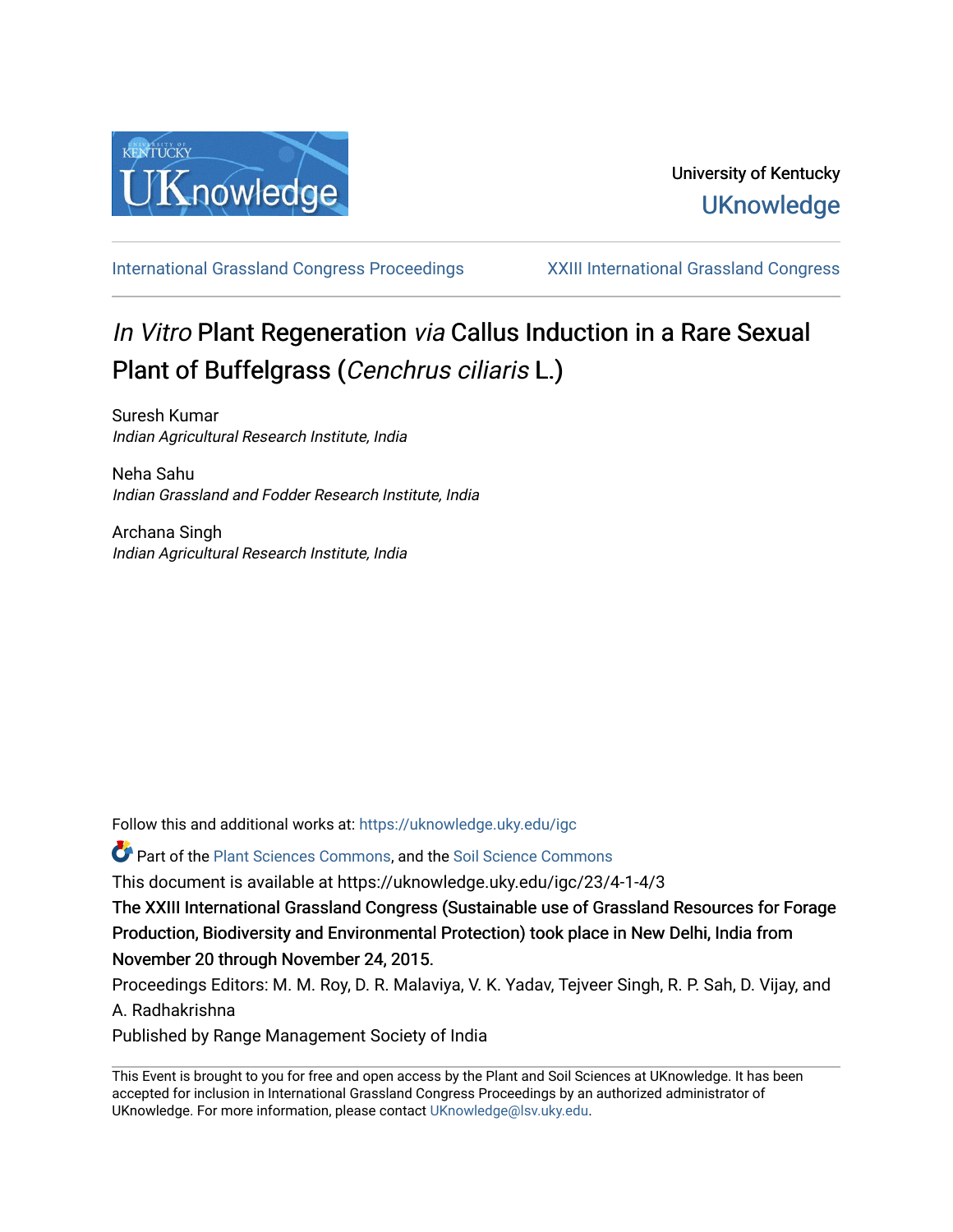## *In vitro* **plant regeneration** *via* **callus induction in a rare sexual plant of Buffelgrass (***Cenchrus ciliaris* **L.)**

### **Suresh Kumar<sup>1</sup> \*, Neha Sahu<sup>2</sup> , Archana Singh<sup>1</sup>**

<sup>1</sup>ICAR-Indian Agricultural Research Institute, New Delhi, India 2 ICAR-Indian Grassland and Fodder Research Institute, Jhansi, India \*Corresponding author e-mail: [sureshkumar3\\_in@yahoo.co.uk](mailto:sureshkumar3_in@yahoo.co.uk)

**Keywords:** Apomixis, Forage grass, Immature inflorescence, SCAR marker, Sexual reproduction

#### **Introduction**

Buffelgrass (*Cenchrus ciliaris* L.) is one of the most important perennial forage grasses of the world. It is a polyploid forage grass suited to pastures, range-lands, tropics and sub-tropics of Australia, South Africa, and India. It reproduces predominantly through apomixis which provides a means of clonal propagation through seeds. In many of the plants apomixis shows dominance over sexuality, hence occurrence of obligate sexual plant in natural population is rare and over the time apomictic individuals outnumber sexuals. Being protogynous in nature, cross pollination from neighbouring apomictic plants leads to the production of either facultative or obligate apomictic genotypes. Apomictic mode of reproduction in buffelgrass makes its genetic improvement through conventional breeding difficult, time consuming and restricted to selection of elite lines from natural variants. Lack of sexual reproduction in *C. ciliaris* has severely limited the possibilities of genetic improvement of this species by hybridization (Yadav *et al*., 2012).

Sexual plant in *C. ciliaris* has occasionally been identified. A sexual plant of buffelgrass *w*as identified earlier in the germplasm collection of *C. ciliaris* (Kumar *et al*., 2010) which is perennial in nature and shows characteristic features different from normal apomictic buffelgrass. Under natural conditions the plant shows very poor growth and survival, but under intensive care, the plant survives well and flowers 3-4 times in a year. The plant is very useful for genetic improvement of this species through hybridization and identification of gene(s) for apomixis.

Since the sexual plant is self-incompatible and reproduces sexually, it can be maintained by vegetative propagation or multiplied by tissue culture. Mature seeds have been one of the preferred explants for tissue culture because of its ready availability through-out the year (Kumar and Bhat, 2012), the sexual plant does not produce seeds on self-pollination. Hence, we used different parts of the plant to standardize tissue culture protocol. Here we report, high frequency plant regeneration *via* callus induction from immature inflorescence of the sexual plant which would be very useful in maintenance, multiplication and genetic manipulation of the plant with a gene of interest.

#### **Materials and Methods**

Leaf-base, nodes and immature inflorescence of the obligate sexual buffelgrass were used as explants for callus induction. The explants were surface sterilized using 70% ethanol for 1 min followed by two washes with sterile distilled water prior to their treatment with 0.2% HgCl<sub>2</sub> for 5 min. The explants were then washed four times with sterile distilled water. The explants were cultured on MS medium supplemented with phytohormone (2,4-D, Kinetin and BAP) in dark at 25±2°C for 3 weeks for callus induction. Calli induced from the explant were sub-cultured once on the same freshly prepared medium and embryogenic Calli were transferred to regeneration medium supplemented with Kinetin and BAP, cultured in light at  $25\pm2^{\circ}$ C for 4 weeks under 16 h photoperiod for shoot organogenesis. Regenerated shoots were sub-cultured on regeneration medium and cultured for another 3 weeks under similar conditions. Regenerated shoot were transferred to MS medium containing IBA and activated charcoal, and cultured in light for 3 weeks for root organogenesis. Regenerated plants with shoots and roots were transplanted into pots filled with sterilized soil. The plants were hardened and grown under field conditions.

For molecular analysis, genomic DNA was isolated from 100 mg leaf of the regenerated plants. PCR was performed using the genomic DNA to screen the tissue cultured plants for mode of reproduction using a sexuality-specific SCAR marker (Kumar *et al*., 2010) and two apomixis-specific SCAR markers (Apo-C470 and Apo-C930). Embryo sac analysis of the tissue cultured plants was carried out using pistil-clearing technique (Young *et al*., 1979) to confirm the mode of reproduction.

#### **Results and Discussion**

In an attempt towards standardization of tissue culture protocol for the rare obligate sexual buffelgrass plant, different parts of the plant were used as explants. Out of the explants tested, callus induction was observed only from immature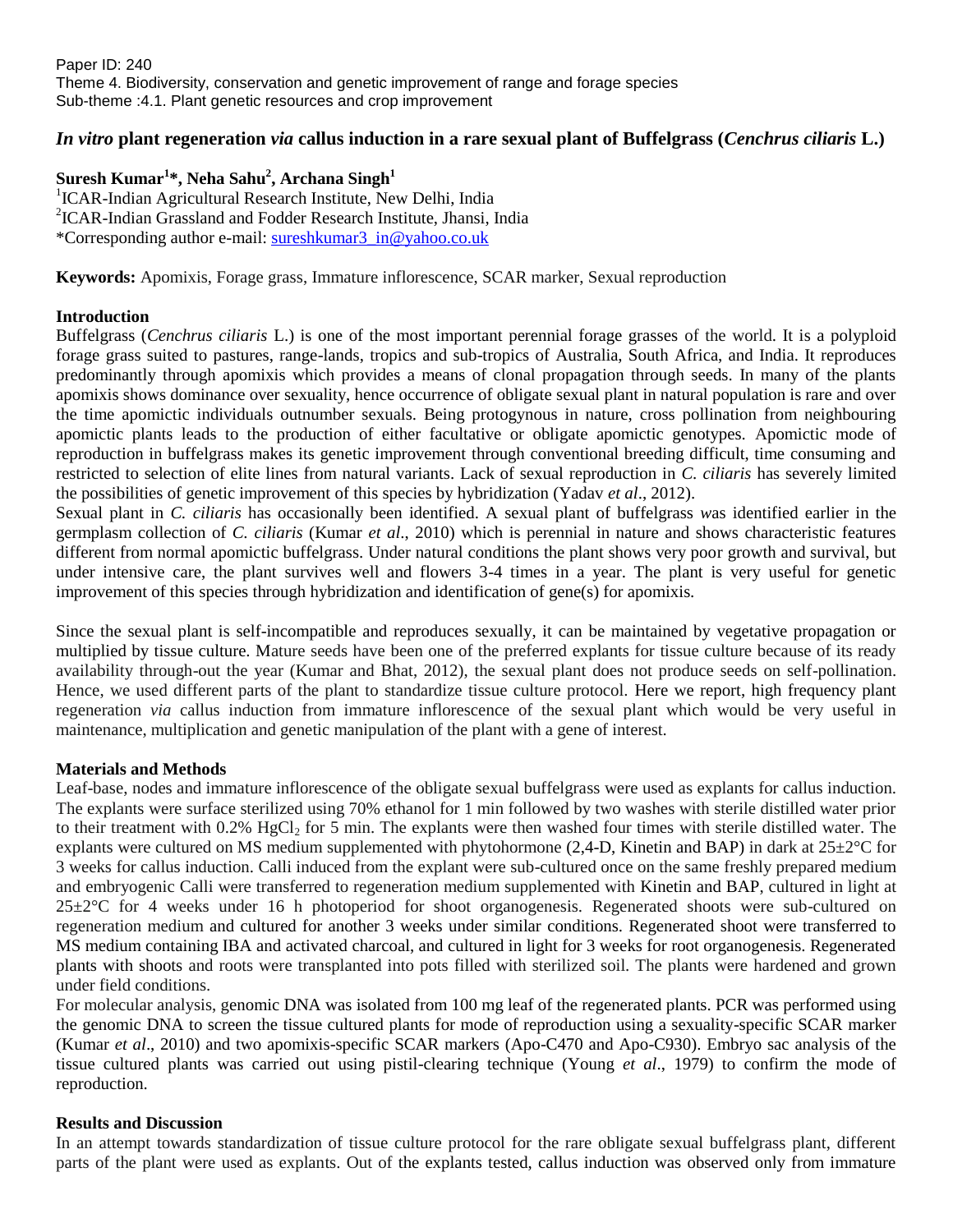inflorescence. Callus induction was observed after 7-8 days of culturing immature inflorescences in dark with the frequency of 27-100%*.* Although, MS medium supplemented with 2,4-D (6.0 mg/L) showed the highest callus induction frequency, regenerability of the calli was found to be poor (22%) probably because of the carry-over effect of 2,4-D in the calli used for shoot organogenesis. Initially the most abundant form of calli was rapidly growing, loosely packed calli but on sub-culturing the calli after 21 days, white, loosely packed, friable and globular embryogenic calli appeared.

Among the different combinations of phytohormones used for shoot organogenesis, the best response was observed on MS medium supplemented with 2.0 mg/L Kinetin. Only globular, white, friable calli were found to have regenerability. Greening of the calli within 2 weeks of culture and shoot organogenesis after 3 weeks of culture was observed on MS medium supplemented with Kinetin (2.0 mg/L) with a regeneration frequency of 42%. BAP also produced plants from embryogenic calli, but regeneration frequency as well as health of the regenerated plants was better on Kinetin supplemented medium. Only one sub-culturing to avoid any somaclonal variation might be responsible for the observed lower regeneration frequency. Root organogenesis started on regeneration medium itself, however profuse rooting was observed only after transferring the regenerated shoots to rooting medium. The best response for rooting was observed on MS medium with IBA (2.0 mg/L) and activated charcoal (2.0 g/L). We could regenerate up to 30 plants from the embryopgenic calli induced from a single inflorescence. When rooted shoots were transferred to soil in pots and hardened inside the culture room, 21 plants could establish successfully in soil (Fig. 1) with 70% survival of the tissue cultured plants. The tissue cultured plants showed normal flowering and seed setting on open-pollination.



**Fig. 1:** Plants regenerated from calli induced on a single piece of immature inflorescence.

Sexuality-specific SCAR marker produced a specific band of 260 bp in all the tissue cultured plants (Fig. 2a). This indicated sexual mode of reproduction in the tissue cultured plants. Apomixis-specific SCAR markers did not show amplification in any of the tissue cultured plants (Fig. 2b). However, the markers showed specific bands in the apomictic plant. This did not ruled out facultative sexual mode of reproduction in the tissue cultured plants, therefore to confirm sexual mode of reproduction embryological analysis of the tissue cultured plants was carried out. Embryo sac analysis showed presence of eight-nucleated (sexual) embryo in all the 25 pistils analyzed from the tissue cultured plants. Thus, the tissue cultured plants maintained genetic fidelity.



**Fig. 2:** Molecular analysis of tissue cultured *C. ciliaris* plants for mode of reproduction using SCAR markers. (**a**) Sexuality-specific

SCAR marker (CcSex-260) showing amplification in mother sexual plant (CcSx) and all the tissue cultured plants. (**b**) Apomixis-specific SCAR marker (Apo-C470) showing amplification (470 bp) in apomictic (3108) plant but no